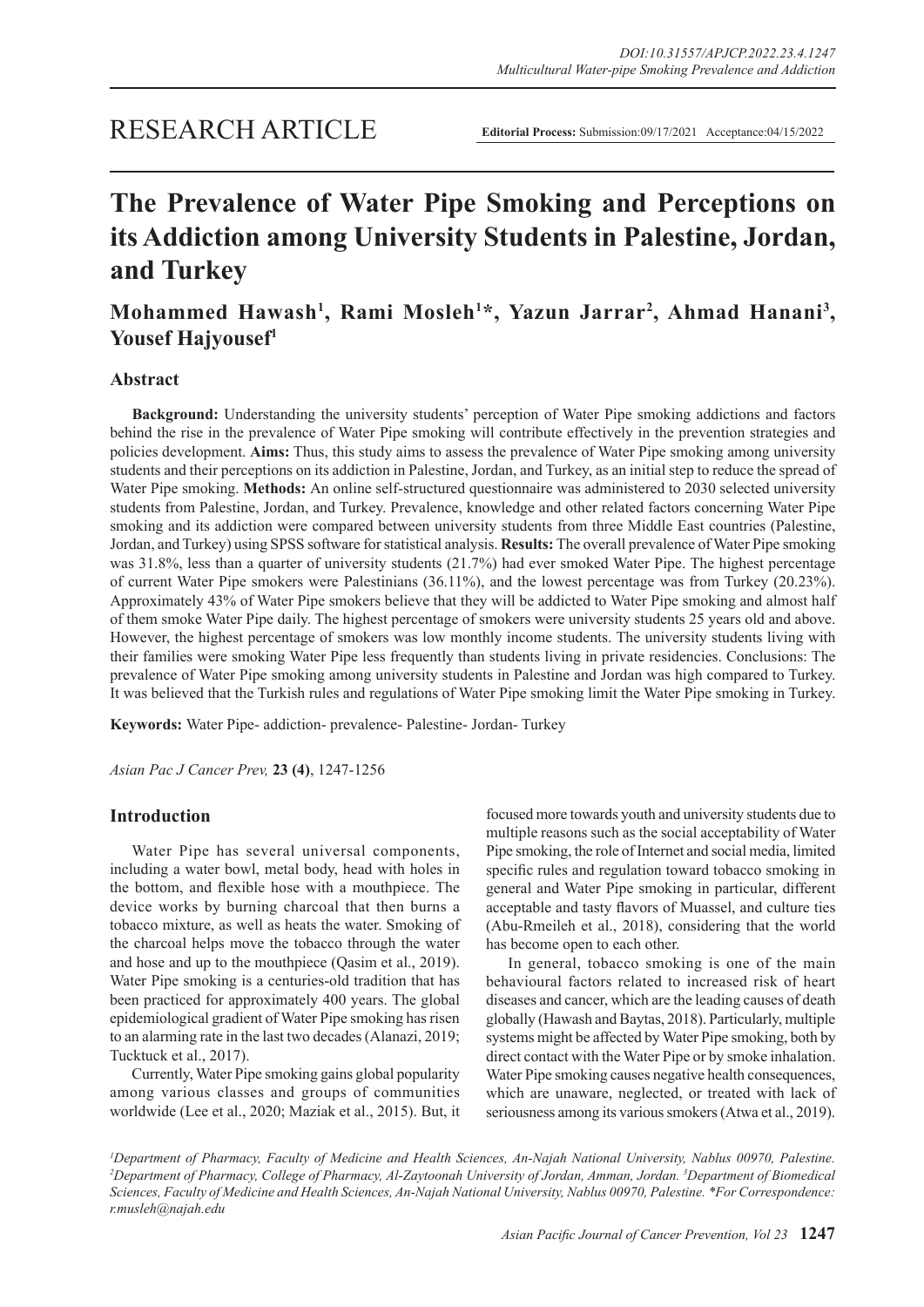They are inclusive of periodontal disease, respiratory illness, low birth-weight (Aljadani et al., 2020), elevation of total plasma lipids (Bhatnagar et al., 2019), and heart diseases such as blood pressure, tachycardia, and deterioration of right ventricular function) (Alarabi et al., 2020). It was reported that Water Pipe smokers have a significant decrease in lung function parameters (Nazzal et al., 2020). Furthermore, Multiple cancer types have been related to Water Pipe smoking, such as keratoacanthoma and lung cancer (Szyfter et al., 2019). Water Pipe smoking is highly prevalent in developing countries, especially in the Eastern Mediterranean countries (Hamadeh et al., 2020; Salloum et al., 2019). Smoking of Water Pipe is also known as smoking Narghile, Hookah, Goza, and Hubble bubble, in addition to being a popular scourge and social habit, especially among adolescents (Jafaralilou et al., 2021; Muzammil et al., 2019).

It has been claimed that more than 100 million people smoke Water Pipe (Al-Sawalha et al., 2021). Water Pipe smokers are convinced that the toxins and heavy metals in the smoke are removed by the water in the pipe. Therefore, it is less harmful than cigarette smoking and non-addictive (Darawshy et al., 2021). However, Water Pipe smokers might inhale more smoke than cigarette smokers due to the longer duration of Water Pipe smoking. In addition, one session of Water Pipe smoking is found to be equivalent to smoking 100 cigarettes (Adetona et al., 2021). High concentrations of nicotine, tar, carbon monoxide, and heavy metals are present in the Water Pipe smoke (Taati et al., 2020). Water Pipe's country of origin is thought to be India, but others have stated that it is Ethiopia, South Africa, or Persia (Amere et al., 2018).

Reviewing many published studies concerning the prevalence of Water Pipe smoking conducted in various countries (Pakistan, Rwanda, Saudi Arabia, and Palestine), it is clear that the highest concentration of smokers was among the adolescent age group. Within these ages, the prevalence of Water Pipe smoking has been reported as 19.7%, 21%, 12.6%, and 30–36% in Pakistan, Rwanda, Saudi Arabia, and Palestine, respectively (Amere et al., 2018). Compared to cigarette smoking, one study observed that Water Pipe smoking is more addictive and more socially acceptable (Babaie et al.,, 2021). It is also noticeable that the total prevalence rate of Water Pipe smoking in Turkey was found to be 32.7% in general, 28.6%, and 37.5% among medical and non-medical university students in particular, respectively, as confirmed by a study conducted in the year 2010.

Furthermore, the preferred smoking method among female university students was Water Pipe only, with a percentage that constitutes more than half of the survey sample indicated they are smokers (i.e. 53%) (Jabra et al., 2021). In addition, the prevalence rate of Water Pipe smoking among university students in Palestine was reported to be high (24.4%), and surpassed the prevalence rate of cigarette smoking (18.0%) (Tucktuck et al., 2017). Consequently, an important indicator of the high rate of Water Pipe smoking in three main Middle Eastern countries in general, and its university students in particular were taken into account when conducting this study.

As reported by the World Health Organization (WHO) tobacco control papers, some countries have regulations to limit and restrict the Water Pipe smoking. In Turkey, a warning labeling must cover 65% of Water Pipe bottles; this warns Water Pipe smokers about the hazards of Water Pipe smoking (Kienhuis and Talhout, 2020; Regulation, 2015). Therefore, several studies have been conducted to investigate tobacco smoking in general and Water Pipe in Pipe among university students in the Middle East. Consequently, the Water Pipe smoking and its ubiquitous practice among adolescents and young adults prompt worrisome health outcomes in the future, and could prelude to an emerging new strain global tobacco epidemic and bearing additional burdens by health care systems.

Given the current gaps in the literature, the necessity to understand the epidemiology of Water Pipe smoking and the WHO's recommendation to strengthen its surveillance and monitoring among various groups, and due to the many harmful effects, this study focused on assessing prevalence of Water Pipe smoking and perception on its addiction among university students in three Middle East countries (Palestine, Jordan, and Turkey) through questions addressing Water Pipe smoking frequency and addiction. These countries differ by culture, race demographics, the educational level of the students and parents, age, income, and residency status. However, given the variation in Water Pipe smoking regulation among these countries, we attempted to test for a relationship between these regulations (presence and absence) and the prevalence of Water Pipe smoking.

# **Materials and Methods**

#### *Research design, setting, and population*

An online cross-sectional study was carried out among university students from three Middle Eastern countries (Palestine, Jordan, and Turkey). The criteria to participate in the study were being a university student in Turkey, Jordan and Palestine resident, knowing Arabic, or Turkish or English, having internet access, and voluntary participation. A total of 2030 students were selected for the study. The data concerning the prevalence of Water Pipe smoking and the associated factors were collected from university students. The universities agreed to be included mainly in the study among others are An-Najah National University-Nablus, Palestine, Al-Zaytoonah University of Jordan-Amman, Jordan, and Girne American University, Kyrenia-North Cyprus-Turkey.

An-Najah National University is the largest Palestinian university, with 300 professors and 23,345 enrolled students in 19 faculties (Sweileh et al., 2014); Al-Zaytoonah University of Jordan is a private Jordanian university with 8,000 enrolled students, of which 14% are international students representing 28 countries (Al-Qerem et al., 2019); The Girne American University was the first private university in North Cyprus, with 18,000 students according to 2016 statistics (Al-Qerem et al., 2019; Girne (GAU), 2021). The total population size was 49,345 students.

Participants were recruited by electronic post of an online questionnaire including a web link to the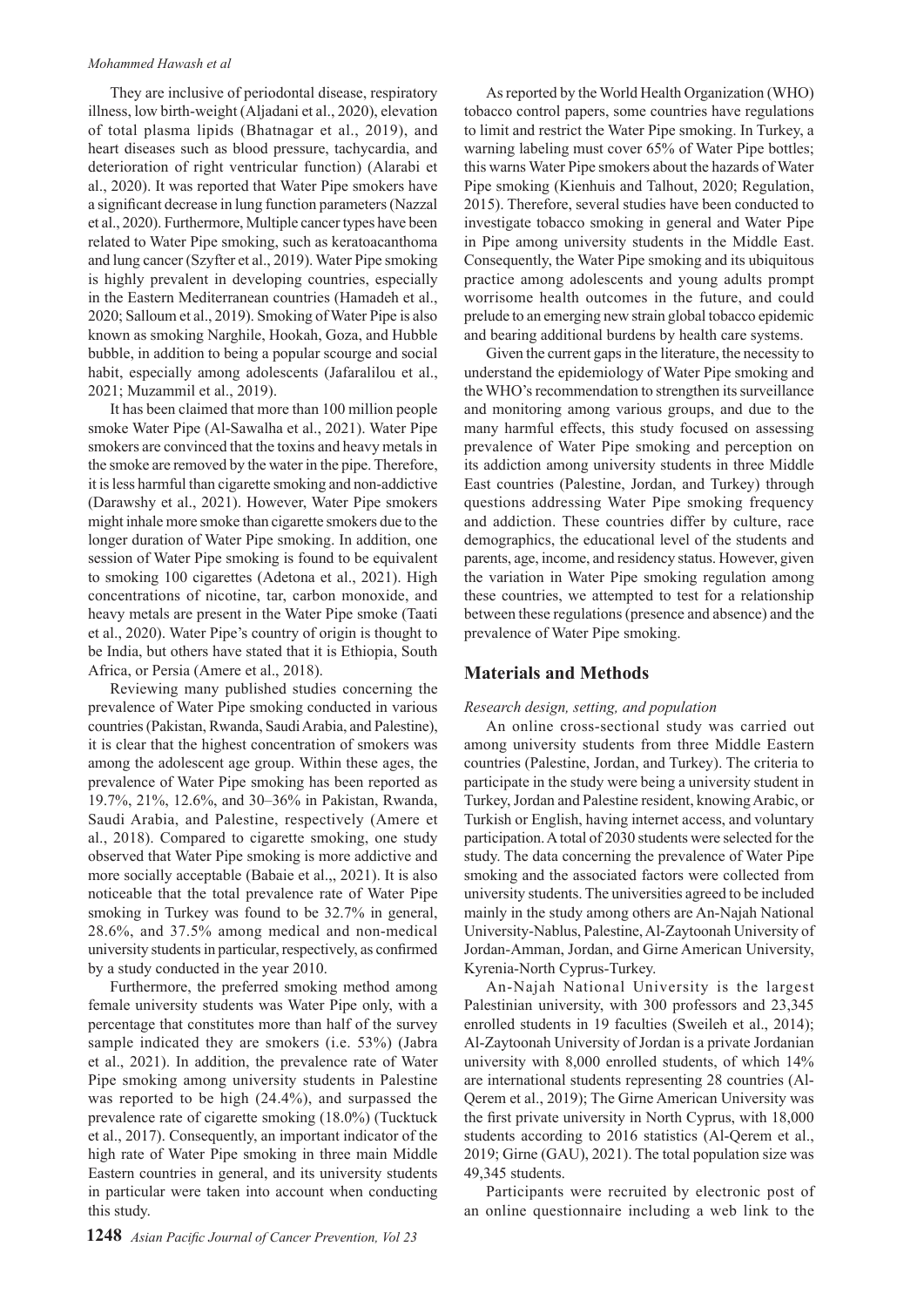questionnaire page in a Google Form via email or public social media pages and applications (e.g. Facebook, WhatsApp, etc.). The participants could answer the electronic questions, then click submit which re-upload the answers in the same electronic form back to the researchers. This type of form has been used in other studies to gather answers online (Jarrar et al., 2019). The process of contacting the students was facilitated using official Facebook pages of student associations and unions, and emails to invite them to participate in the study and take part in a survey and provided survey URL to access the online copy of the study questionnaire formulated using Google forms system.

#### *Ethical consideration*

The study was approved by the Institutional Review Board (Ref. No. IRB: 17.06.2019) at the Faculty of Medicine and Health Sciences of An-Najah National University, and was performed in compliance with the Helsinki Declaration for research in humans. The researchers obtained informed consent from students who agreed to participate on the study upon distribution of the online questionnaire. The students were informed about the study objectives and outcomes prior to allowing them to fill out the online questionnaire. They were assured that the collected data would be kept confidential and would be used for research purposes only, and that participation was voluntary. Subsequently, the students should click in text "I have read and agreed to the terms and conditions", and in "Yes" in the Add answer option box "Do you wish to participate?" Furthermore, the study considered the maximum privacy level and that the students could refuse to participate in the study.

Sample size calculation and sampling technique

All enrolled, full time, undergraduate, and postgraduate students at the selected universities were comprised in the sampling frame. The Raosoft Sample Size Calculator (www.raosoft.com) was used to calculate the minimum sample size. The sample size calculation was based on the total enrolled students at the participating universities (Sturgeon et al., 2019). Therefore, the counted population size for the participating universities ( $n = 49,345$ ) included the total number of enrolled students in An-Najah National University (up to 23,345 enrolled students), Al-Zaytoonah University of Jordan (up to 8,000 enrolled students), and Girne American University (up to 18,000 enrolled students).

The estimated minimum sample size for a 95% confidence level and margin error of 5% was 1122 university students. Whereas Palestine, represented by An-Najah National University, had the largest minimum sample size ( $n = 378$ ), followed by Turkey, represented by Girne American University ( $n = 377$ ; 36%), and Jordan, represented by Al-Zaytoonah University of Jordan ( $n =$ 367). Subsequently, a total minimum sample size of  $n =$ 416 from Palestine,  $n = 414$  from Turkey, and  $n = 403$  from Jordan with a total minimum sample size of  $n = 1233$  for the study were requested to account for a non-response of 10% for each country to overcome non-response bias and to meet the research objective of the study.

A stratified random sampling method was used (Iliyasu

#### *DOI:10.31557/APJCP.2022.23.4.1247 Multicultural Water-pipe Smoking Prevalence and Addiction*

and Etikan, 2021); the students were stratified into three different universities from three different Middle East countries, then into schools or faculties, and finally into departments. The students were chosen using a student list made available by each department on request. Subsequently, random selection was made using the Statistical Package for Social Sciences (SPSS) version 20. Students were approached in lecture rooms before or after a class. The questionnaires were distributed online to the selected students. Consequently, student participation was based on their self-selection and their willingness to accept study participation. The absent students were replaced by running the SPSS again to provide an opportunity to maintain random selection of the students and achieve the required sample size.

#### *Data collection*

The researchers invited all male and female students from participating universities to participate in the study. A self-administered questionnaire was distributed online. The questionnaire was the sum of questions extracted from various questionnaires used in previous studies (Jarrar et al., 2019; Joveini et al., 2016). Therefore, the final questionnaire was based on similar questionnaires used in previous similar studies, which were modified to match the data required to meet the study objectives. The questionnaire had been translated to Arabic (i.e., the local language for Palestine and Jordan) and Turkish (the local language for Turkey) languages for better interpretation by the selected students and validated for both languages. The validity was established by conducting a pilot study. The final questionnaire was tested in a pilot, web-based study, among students of the participating universities but not enrolled in the study.

This study collected data concerning sociodemographic and economic characteristics of the study participants, the affiliated university, and the prevalence and patterns of Water Pipe smoking, and attitude towards Water Pipe addiction (Mosleh et al., 2017; Omotehinwa et al., 2018). The subsequent analyses focused mostly on the responses to the questions concerning Water Pipe smoking status "Have you ever smoked Water Pipe" and/ or "Are you currently smoking Water Pipe", and/or "Do you currently smoke Water Pipe daily or less than daily".

"Has ever smoked Water Pipe" was defined as the participants had smoked Water Pipe, even one or two puffs, at any time before the study. A current Water Pipe smoker was defined as those who had smoked Water Pipe at least once during the past 30 days. Daily means smoking Water Pipe at least once every day or nearly every day during the past 30 days or more (Othman et al., 2019). The researchers carried out the survey during the period from July to September 2019. The study participants completed the self-administered questionnaire and submitted it online to the supervisor of the data collection. Completing the questionnaire took an average of 2 to 3 min.

#### *Data analysis*

Before starting the data analysis process (pre-analysis phase), data were coded to maintain the participants' privacy and confidentiality. Next, data were organized and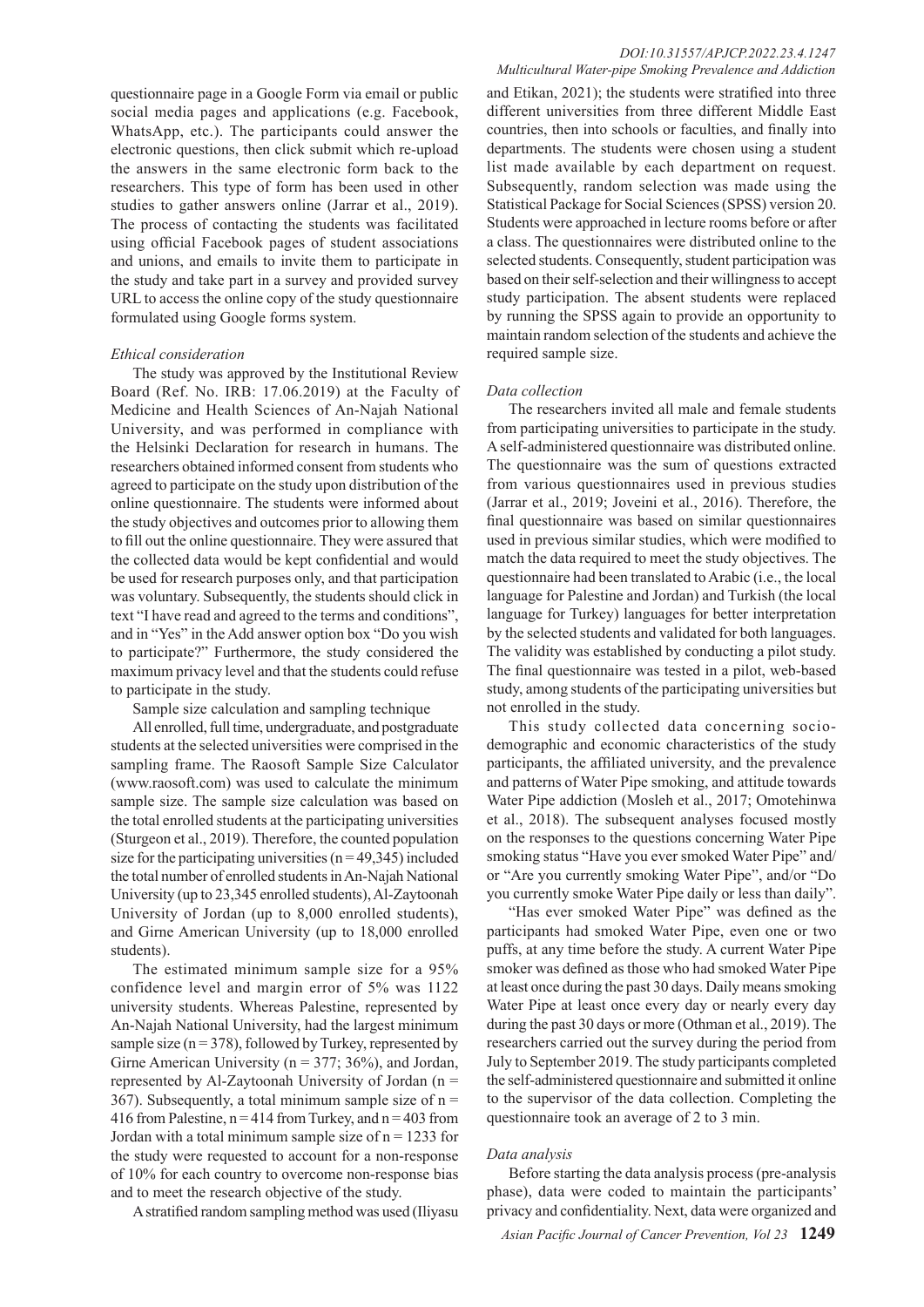analysed using the SPSS program version 20. Descriptive and comparative analyses were carried out for all variables, which were expressed as frequency and percentage for categorical variables. The Chi-square test was used to establish relationships between the independent variables and the dependent variables. Binary logistic regression was used to assess statistical significance of the difference in the prevalence of Water Pipe use, which includes total prevalence of Water Pipe smokers, prevalence of current Water Pipe smokers (i.e. daily or less than daily), and prevalence of those who never/ever smoked Water Pipe according to independent variables.

# **Results**

#### *General characteristics of the sample*

A total of 2,030 responses to the online questionnaire were received. One-thousand and eighty (53.2%) responses were originally from An-Najah National University-Palestine; 497 (24.5%) responses were from Al-Zaytoonah University of Jordan-Jordan, and 453 (22.3%) responses were from Girne American University-Turkey. Most responses were received from An-Najah National Univrsity ( $n = 1080$  followed by Al-Zaytoonah University of Jordan students ( $n = 497$ , and students from Girne American University in North Cyprus ( $n = 453$ ). Various characteristics of the participating students are listed in Table 1.

#### *Prevalence and patterns of Water Pipe smoking*

The result shows as in Figure 1 more than quarter (n  $= 645, 31.8\%$ ) of the participating students were current Water Pipe smokers, less than quarter  $(n = 440, 21.7%)$ reported ever smoking Water Pipe, and less than half of them  $(n = 945, 46.5\%)$  had never smoked Water Pipe. For each country, the current, ever, and never proportions are summarised in Figure 1. Palestinian students reported the highest rate of current Water Pipe smokers ( $n = 438$ , 40.5%), followed by Jordanian (22.7%) and Turkish

#### (20.3%) students.

Figure 1 shows the total prevalence of Water Pipe

| Table | Socio-Demographic      | Characteristics of |  |
|-------|------------------------|--------------------|--|
|       | Participating Students |                    |  |

| Variable / Category            | Frequency<br>$(N=2030)$ | Percentage<br>$(\%)$ |
|--------------------------------|-------------------------|----------------------|
| Age                            |                         |                      |
| Less than 23                   | 1670                    | 82.26                |
| 23 and More                    | 360                     | 17.74                |
| <b>Sex</b>                     |                         |                      |
| Male                           | 963                     | 47.4                 |
| Female                         | 1067                    | 52.6                 |
| Monthly income                 |                         |                      |
| Less than 1000 \$              | 1023                    | 50.4                 |
| 1000 \$ and more               | 1007                    | 49.6                 |
| Country                        |                         |                      |
| Palestine                      | 1080                    | 53.2                 |
| Jordan                         | 497                     | 24.5                 |
| Turkey                         | 453                     | 22.3                 |
| Faculty                        |                         |                      |
| Medical Sciences               | 1163                    | 57.3                 |
| Sciences                       | 55                      | 2.7                  |
| Engineering                    | 177                     | 8.7                  |
| Educational & social sciences  | 125                     | 6.2                  |
| Others                         | 510                     | 25.1                 |
| Level of study                 |                         |                      |
| First year - Third year        | 1028                    | 50.6                 |
| Fourth year-Sixth year         | 872                     | 43                   |
| Master & PhD                   | 130                     | 6.4                  |
| <b>Current Residency</b>       |                         |                      |
| With the family                | 1335                    | 65.8                 |
| Private students' dormitory    | 485                     | 23.9                 |
| Government students' dormitory | 43                      | 2.1                  |
| Other                          | 167                     | 8.3                  |

#### Table 2. Water Pipe Smoking Habits and Self-Reported Addiction among Participating Students

|                                  |                               | Country   |         |         | P value |                  |
|----------------------------------|-------------------------------|-----------|---------|---------|---------|------------------|
|                                  |                               | Palestine | Jordan  | Turkey  | Total   | $\boldsymbol{0}$ |
| Water Pipe Smoking Frequency     | Minimum once a day            | 47.30%    | 65.90%  | 14.70%  | 48.40%  |                  |
|                                  | Minimum once a week           | 34.10%    | 4.90%   | 14.70%  | 25.40%  |                  |
|                                  | Minimum once a month          | 17.40%    | 26.80%  | 44.10%  | 21.50%  |                  |
|                                  | Not sure                      | 1.20%     | 2.40%   | 26.50%  | 4.70%   |                  |
| Total                            |                               | 100%      | $100\%$ | $100\%$ | $100\%$ |                  |
| Lifetime Water Pipe Smoking      | During study                  | 7.90%     | 12.20%  | 5.90%   | 9.10%   | 0.033            |
|                                  | During a meeting with friends | 64.60%    | 46.30%  | 50.00%  | 58.10%  |                  |
|                                  | During social meetings        | 15.90%    | 36.60%  | 23.50%  | 20.90%  |                  |
|                                  | Other                         | 11.60%    | 4.90%   | 20.60%  | 11.90%  |                  |
| Total                            |                               | 100.00%   | 100.00% | 100.00% | 100.00% |                  |
| Perception on Addiction to Water | Yes addictive                 | 44.20%    | 58.50%  | 17.60%  | 42.90%  | 0.006            |
| Pipe Smoking                     | Non addictive                 | 40.00%    | 34.10%  | 58.80%  | 42.10%  |                  |
|                                  | Maybe addictive               | 15.80%    | 7.30%   | 23.50%  | 15.00%  |                  |
| Total                            |                               | 100.00%   | 100.00% | 100.00% | 100.00% |                  |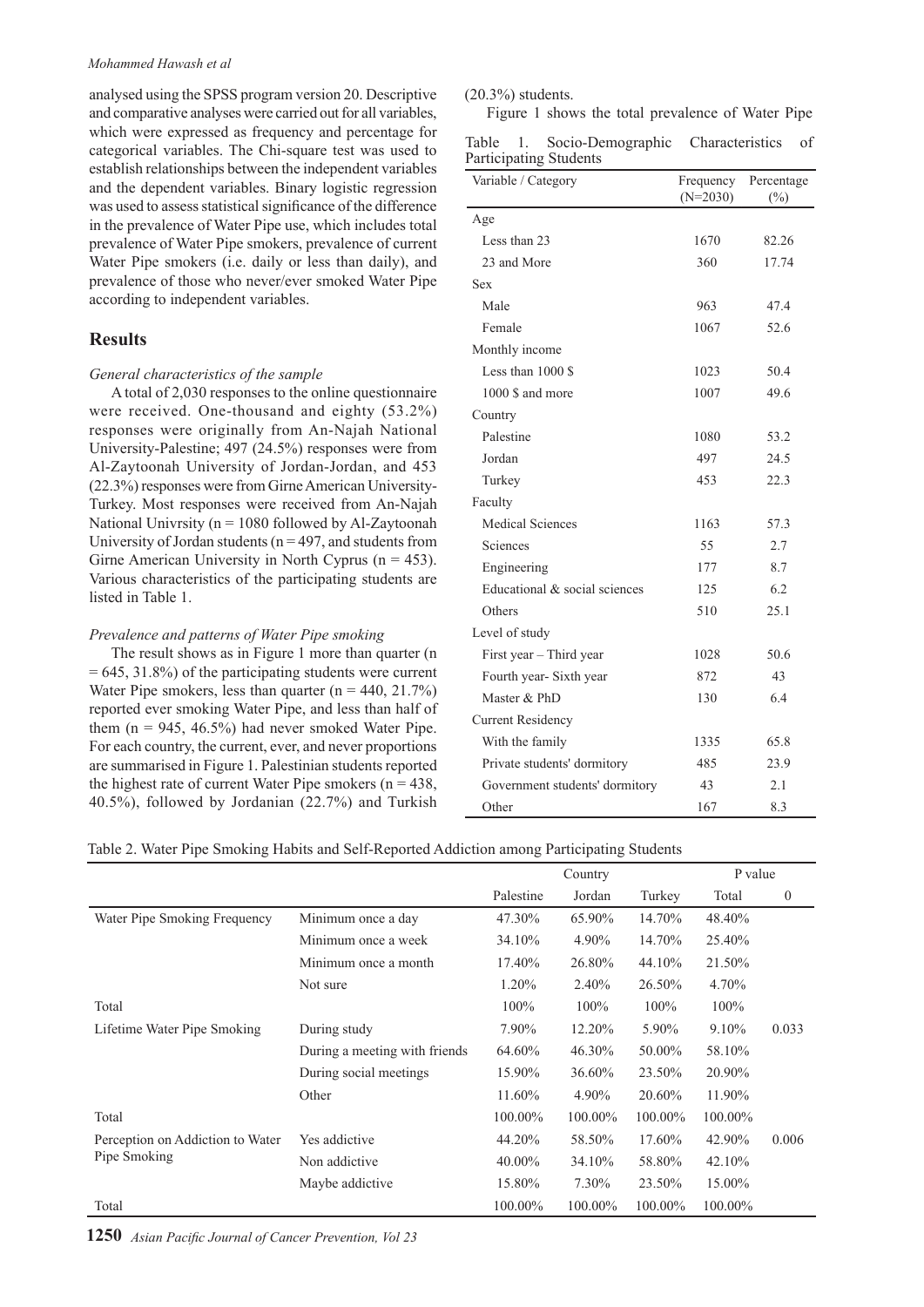

Figure 1. Prevalence of Water Pipe Smoking among Palestinian, Jordanian, and Turkish Students

| Table 3. Household Monthly Income Versus Prevalence among Current, Ever, and Never Smoking Water Pipe |  |  |  |
|-------------------------------------------------------------------------------------------------------|--|--|--|
|                                                                                                       |  |  |  |

| Household           |                                    | Total                         | % of Current P-value           |       |                |       |
|---------------------|------------------------------------|-------------------------------|--------------------------------|-------|----------------|-------|
| Monthly Income      | Yes, currently smoke<br>Water Pipe | Yes, had smoked<br>Water Pipe | No, never smoked<br>Water Pipe |       | <b>Smokers</b> |       |
| Less than $1000$ \$ | 313                                | 228                           | 483                            | 1.023 | 65.60%         | 0.083 |
| 1000\$, and more    | 332                                | 212                           | 462                            | 1.007 | 63.70%         |       |
| Total               | 645                                | 440                           | 945                            | 2.030 |                |       |

smokers and the prevalence of current, ever, and never smokers among Palestinian, Jordanian, and Turkish students. Table 2 showed that 48.4% of the participants were smoke Water Pipe minimum once a day, 25.4% of the participants were smoke Water Pipe minimum once a week, and 21.5% smoked minimum smoked Water Pipe once a month. However, Table 2 also shows frequency of smoking water-pipe and the smoking time during studying or meetings, related to each country, as well as the believing to become addict to Water Pipe smoking.

Table 3 shows that the current smokers who had monthly income less than 1,000\$ 1,023 students 65.60%, and who had 1,000\$ and more 1007 students 63.70%. The result indicates no significant between the participants according to monthly income. Table 4 shows the number

of medical sciences smoker Water Pipe is 345 (29.66%), from faculty of sciences is 18 (31.80%), from faculty of Engineering is 70 (39.43%).

Table 5 shows that the total number of participants who current smoke Water Pipe according to the level of study is 646 (31.77%). The level of first- third year participants number of current smoke Water Pipe is 315 (30.64%), fourth- sixth year is 273 (31.30%), and master PhD participants is 57 (43.84%).

Table 6 shows the number of current smoker Water Pipe with their family is 413 (30.90%), in private dormitory are 170 (35.10%), and in the government dormitory is 13 (30.10%). The result shows that no significant between the participants according the current residency. Table 7 shows that significant result indicates that the current smokers of

Table 4. Proportion of Students within Different Faculties, Versus Prevalence among Current, Ever, and Never Smoke Water Pipe

| Faculty |                           | Water Pipe Smoking                 |                               |                                |       | $%$ of Current | P value |
|---------|---------------------------|------------------------------------|-------------------------------|--------------------------------|-------|----------------|---------|
|         |                           | Yes, currently<br>smoke Water Pipe | Yes, had smoked<br>Water Pipe | No, never smoked<br>Water Pipe |       | Smokers        |         |
|         | <b>Medical Sciences</b>   | 345                                | 180                           | 638                            | 1,163 | 29.66%         | 0.001   |
|         | Sciences                  | 18                                 | $\theta$                      | 37                             | 55    | 31.80%         |         |
|         | Engineering               | 70                                 | 58                            | 50                             | 177   | 39.43%         |         |
|         | <b>Educational Social</b> | 37                                 | 27                            | 60                             | 125   | 30.00%         |         |
|         | Another of Faculties      | 175                                | 175                           | 160                            | 510   | 34.31%         |         |
| Total   |                           | 645                                | 440                           | 945                            | 2.030 |                |         |

*Asian Pacific Journal of Cancer Prevention, Vol 23* **1251**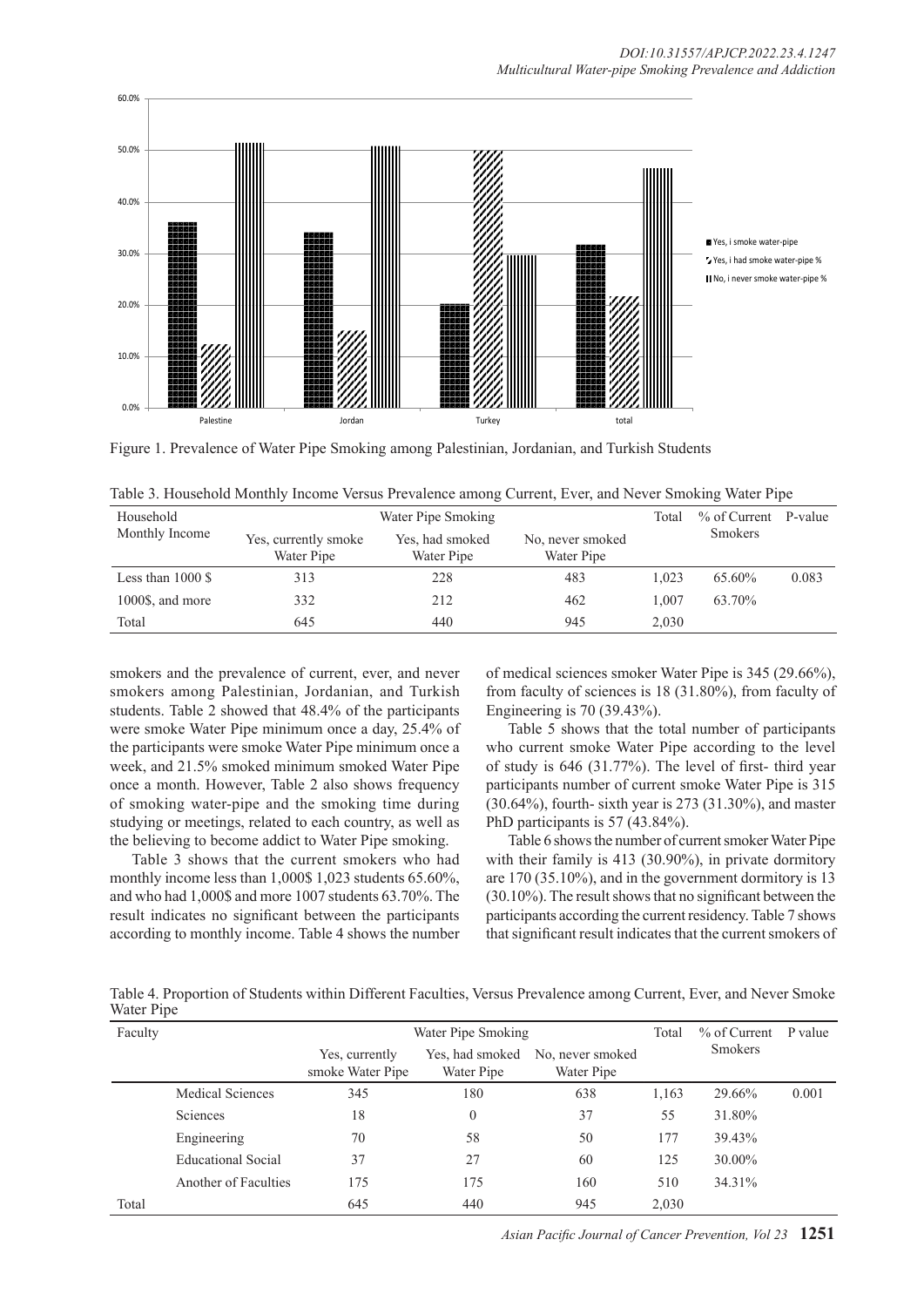| Table 5. Level of Study Versus Prevalence among Current, Ever, and Never Smoke Water Pipe |  |
|-------------------------------------------------------------------------------------------|--|
|                                                                                           |  |

|          |                     | Water Pipe Smoking                 |                               |                                |      | % of Current P value |       |
|----------|---------------------|------------------------------------|-------------------------------|--------------------------------|------|----------------------|-------|
|          |                     | Yes, currenlty<br>smoke Water Pipe | Yes, had smoked<br>Water Pipe | No. never smoked<br>Water Pipe |      | <b>Smokers</b>       |       |
| Level    | First - Third Year  | 315                                | 228                           | 485                            | 1028 | 30.64%               | 0.502 |
| of Study | Fourth - Sixth Year | 273                                | 195                           | 404                            | 872  | 31.30%               |       |
|          | Master+ PhD         | 57                                 | 17                            | 56                             | 130  | 43.84%               |       |
| Total    |                     | 645                                | 440                           | 945                            | 2030 | 31.77%               |       |

Table 6. Current Residency Versus Prevalence among Current, Ever, and Never Smoke Water Pipe

|           |                      | Water Pipe Smoking                 |                               |                                |      | $%$ of                    | P     |
|-----------|----------------------|------------------------------------|-------------------------------|--------------------------------|------|---------------------------|-------|
|           |                      | Yes, currenlty<br>smoke Water Pipe | Yes, had smoked<br>Water Pipe | No, never smoked<br>Water Pipe |      | Current<br><b>Smokers</b> | value |
| Current   | With my family       | 413                                | 252                           | 670                            | 1335 | 30.90%                    | 0.183 |
| Residency | Private Dormitory    | 170                                | 103                           | 212                            | 485  | 35.10%                    |       |
|           | Government Dormitory | 13                                 | 15                            | 15                             | 42   | 30.10%                    |       |
|           | Other                | 50                                 | 70                            | 48                             | 167  | 29.94%                    |       |
| Total     |                      | 258                                | 176                           | 378                            | 2030 |                           |       |

Water Pipe are males 45.06% (434/963).

## **Discussion**

This study provides a general idea about the differences in the prevalence of Water Pipe smoking among university students from Palestine, Jordan, and Turkey. We detected a high prevalence of Water Pipe smoking among university students, and the highest prevalence was in Palestine. There are several recent studies with available data concerning the prevalence of Water Pipe smoking and health effects in the Middle East. They have indicated an increase in the prevalence of Water Pipe smoking in the Middle East countries (Bashirian et al., 2021; Jawad et al., 2018; Nasser et al., 2020). Thus, these results indicated the need for a health warning among university students concerning the harmful health effects of Water Pipe smoking.

The water in Water Pipe does not filter these components (Qasim et al., 2019). Nicotine is a mood-altering ingredient of Water Pipe that reaches the brain of the Water Pipe smokers in mere seconds and makes them feel recognized for a while. However, they become crave and tired after that effect disappears (Al-Shatnawi et al., 2021). Furthermore, Water Pipe smokers are exposed to substances that can damage their lungs. Thus, Water Pipe smokers are at higher risk for chronic obstructive

and restrictive lung diseases, such as lung cancer, chronic obstructive pulmonary diseases (COPD), and emphysema (Patil et al., 2019).

Forced Expiratory Volume in 1 second (FEV1), Forced Vital Capacity (FVC), and FEV1/FVC Ratio are essential parameters for the diagnosis of obstructive and restrictive pulmonary diseases. Water Pipe smoking results in a significant reduction in FEV1, FVC, and FEV1/FVC ratio (Adetona et al., 2021). Furthermore, Water Pipe smoking increases the probability of developing gastric cancer, even though the mechanism is still unknown. Also, Water Pipe smokers are exposed to decreased production of saliva, which is a natural cleanser of the mouth. So, the Water Pipe smoker's mouth is dry, and more susceptible to cavities and at higher risk for tooth decay and bad breath. The more a person smokes Water Pipe, the worse their breath will smell. An alteration in oral microbial flora was also documented among Water Pipe smokers (Meo et al., 2014; Patil et al., 2019). Subsequently, the increase in the prevalence of Water Pipe smoking among university students in Palestine and Jordan is an epidemic, which requires efforts to increase awareness of the harmful effects of Water Pipe smoking among students.

The Global Youth Tobacco Survey Collaborative Group estimated that 10 to 18% of adolescents aged from 13 to 15 years use tobacco products other than cigarettes, mostly in the Eastern Mediterranean region (AlMulla et

Table 7. Gender, Country Versus Prevalence among Current, Ever, and Never Smoke Water Pipe

|           |        | Yes, currently<br>smoke Water Pipe | Yes, had smoked<br>Water Pipe | No, never smoked<br>Water Pipe | Total | % of Current<br><b>Smokers</b> | P value  |
|-----------|--------|------------------------------------|-------------------------------|--------------------------------|-------|--------------------------------|----------|
| Palestine | Male   | 272                                | 92                            | 148                            | 512   | 53.12%                         | $\theta$ |
|           | Female | 134                                | 47                            | 387                            | 568   | 23.59%                         |          |
| Jordan    | Male   | 111                                | 40                            | 85                             | 236   | 47%                            |          |
|           | Female | 62                                 | 33                            | 143                            | 261   | 26%                            |          |
| Turkey    | Male   | 51                                 | 116                           | 48                             | 215   | 23.89%                         |          |
|           | Female | 31                                 | 99                            | 108                            | 238   | 12.72%                         |          |

**1252** *Asian Pacific Journal of Cancer Prevention, Vol 23*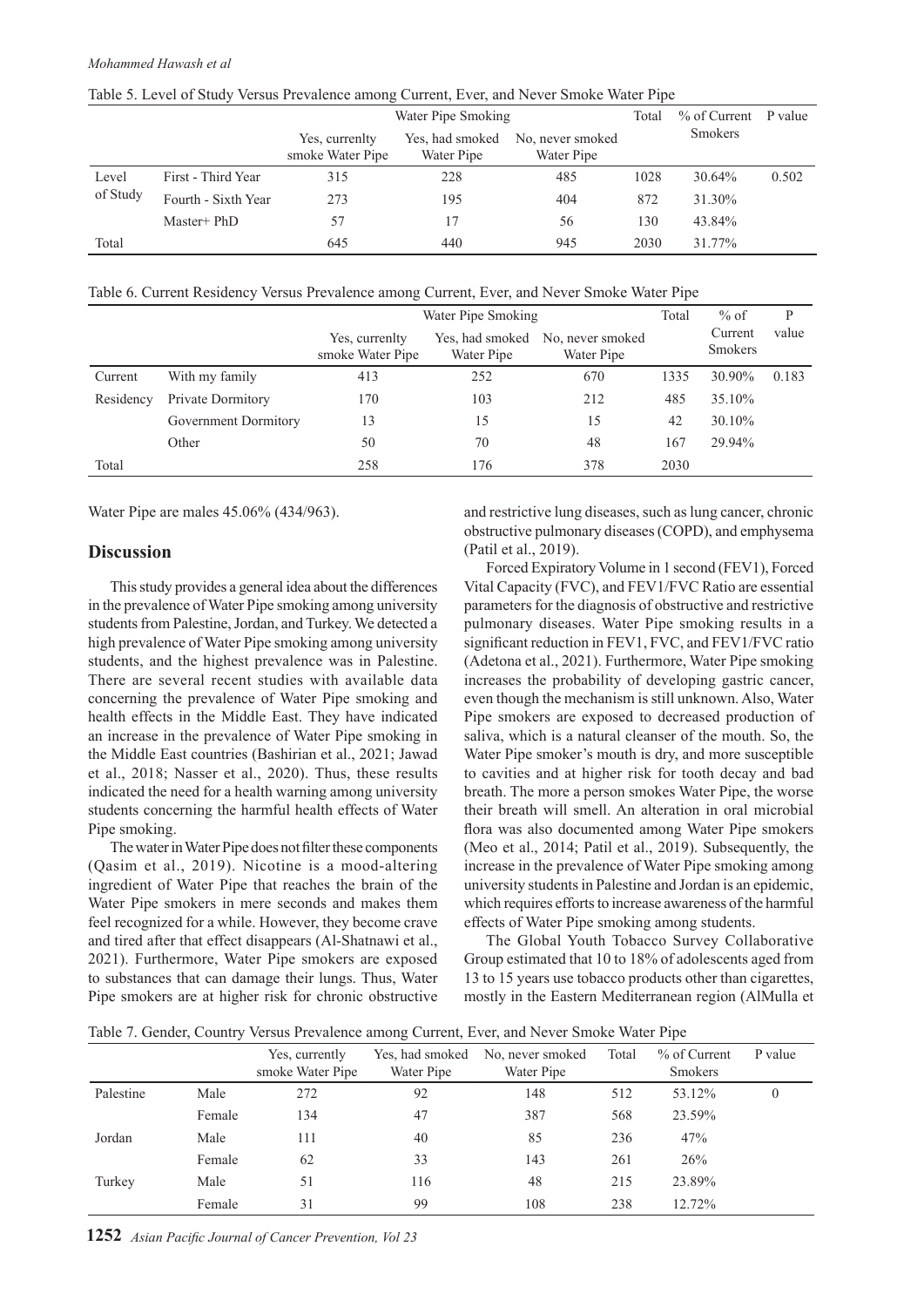#### *DOI:10.31557/APJCP.2022.23.4.1247 Multicultural Water-pipe Smoking Prevalence and Addiction*

al., 2021; Ma et al., 2021). The high prevalence of Water Pipe smoking among the Al-Zaytoonah University of Jordan deserves attention. Particularly, the students' composition of the Al-Zaytoonah University of Jordan consists of Jordanian students and a certain percentage of students from Arab countries with a high prevalence of Water Pipe smoking, such as Iraq, Palestine, and Arab Gulf countries. This confirms what was stated by study in Palestine (Zabadi et al., 2018) that the health care professionals can be considered as a role models for cigarettes and Water Pipe smoking control, and academics can benefit from its results to be considered as role models for their students and the community in fighting Water Pipe smoking and promoting smoking cessation through health awareness educational activities, including lectures, workshops, and conferences.

The study results concerning the differences of distribution of Water Pipe smoking among different faculties showed that there are several potential explanations for the high prevalence of Water Pipe smoking among students from faculties of Engineering, followed by students from the faculties of medical sciences. The high stress, the limited awareness that Water Pipe smoking can relieve stress, and the popular belief that Water Pipe smoking is less toxic than cigarettes were the main factors accounting for the relationship between the difficulty of the specialisation field and increasing prevalence of smoking in general and Water Pipe smoking in particular (Arshad et al., 2019; Zabadi et al., 2018). However, the majority of the students of medical faculties were knowledgeable about the harmful effects of Water Pipe smoking because of their educational courses.

But, Water Pipe smoker students had less knowledge than Water Pipe non-smoker students, with a statistically significant difference ( $p < 0.05$ ) regarding knowledge of smoking as a harmful effect on their health, and risk factor of heart diseases, cancer, pulmonary diseases, mental conditions, and addiction (Lee et al., 2020; Muzammil et al., 2019). So, Water Pipe smoker students did not take what they learned from the courses seriously to quit Water Pipe smoking and develop their own health (El Amin, 2019). Other factors, such as curiosity and social trends, are the main reasons for Water Pipe smoking (Othman et al., 2019). However, the low exposure to education related to Water Pipe hazards and cessation in medical school or postgraduate training is probably the main contributing factor for the high frequency of Water Pipe smoking among university students.

The study results show that the study level and current residency were not significantly associated with the prevalence of Water Pipe smoking among university students. However, this study might draw attention to important points, especially that all study variables are interrelated with others. Most university students started Water Pipe smoking at ages below 24 years old, and the proportion increases with age and level of study. Thus, the adolescence which in parallel with the university life, distance from parents, and lifestyle changes might have psychological and physiological effects that lead to increased prevalence of Water Pipe smoking among university students. Subsequently, there is a need to

improve dominant educational style that focuses on the curriculum offered without drawing the attention of academics to the need to get closer to the students and their lifestyles during their high school and university life at a sensitive age (Sáenz-Lussagnet et al., 2021).

Also, Water Pipe smoking is more prevalent among university students due to severe stress, very busy schedules, the lifestyle of university hostiles, friendships between students and distance from parents, and increasing responsibilities (Veeranki et al., 2015). Thus, this explains the highest percentage of Water Pipe smokers among Master's students and those living in private hostiles surrounding the universities. There is a social stigma associated with Water Pipe smoking (AlQahtani, 2017). Therefore, the study results in comparison with others which were in favour of Turkey had shown that the culture of the Turkish community concerning Turkish students' lifestyle is full of study and provision of work opportunities during the university life to fill their leisure time and keep them away from all health risks caused.

Furthermore, Turkey might implement strategies of medical schools and residency training programs that have additional benefits of reducing the prevalence of Water Pipe smoking in the general population (Eissenberg, 2019). Water Pipe smoking has almost the same health risks as cigarette smoking because Water Pipe smoke also requires charcoal to be burnt, which interacts with tobacco, creating fumes that can be just as toxic as cigarette smoke. The Water Pipe smoker still receives nicotine, which is a highly addictive substance (Al-Jayyousi et al., 2021). However, Water Pipe smoking might be more toxic than cigarette smoking. People who smoke Water Pipe might be exposed to the toxins in the smoke longer than if they smoked cigarettes.

They may take 200 puffs during a 1 hour-long Water Pipe session, which is equal to 10-times what a person puffs on a cigarette (an average of 20 times). Furthermore, the amount of nicotine delivered through Water Pipe smoking is more than 2.5-times the amount of nicotine delivered to cigarette smoking (Bhatnagar et al., 2019). However, the lack of Water Pipe smoking among some university students does not necessarily mean that those students do not smoke cigarettes (Lipkus and Mays, 2018). Nevertheless, the health risks associated with Water Pipe smoking and research in the Middle East prompted us to carry out this study.

The current study is the first to provide a comparison of the prevalence of Water Pipe smoking and associated factors among university students in the Middle East. Thus, the study results could provide a baseline for future studies in Middle Eastern countries. This study is the first to utilize the core factors related to Water Pipe smoking among university students in three different Middle East countries , and these findings will be useful for making future local and regional comparisons. Also, the study included university students from distinguished universities and belonging to an age group in need of care, attention, and awareness (Abu-Rmeileh et al., 2017).

However, the study did not provide information concerning the prevalence of Water Pipe smoking relative to cigarette smoking, marking Water Pipe smoking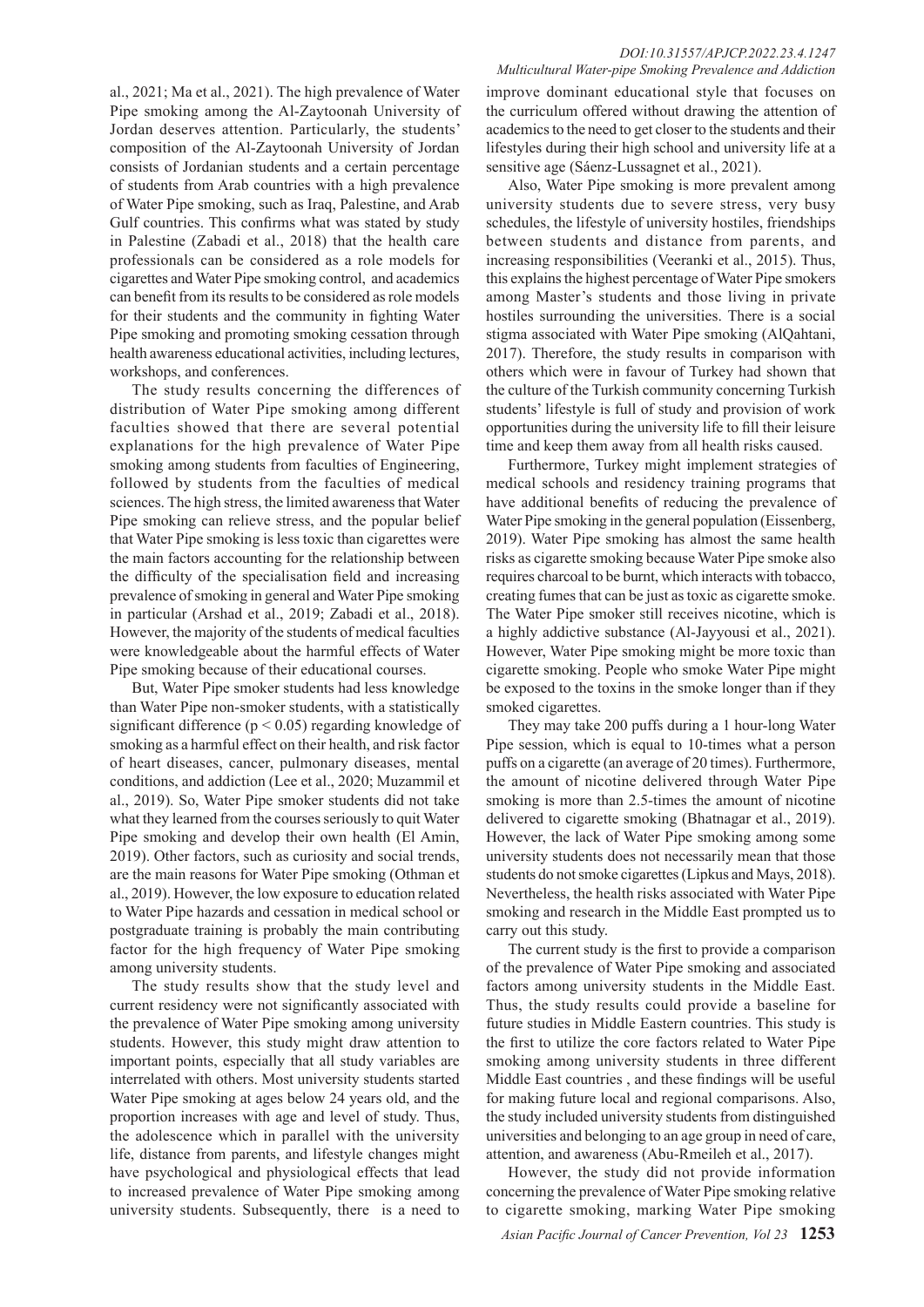among university students as a potential public health concern in the Middle East and completely neglected to mention cigarette smoking. Furthermore, the study is cross-sectional; this in itself is considered as a limitation of the study. The cross-sectional design is not intended for generalisations, and hindered any attempt to make causal associations between independent and dependent variables. Also, any future study will require more public and private universities to achieve a representative sample from the university student population, so that the results can be generalised in Palestine, Jordan, and Turkey.

In conclusion, there was a high prevalence of Water Pipe smoking among university students in the Arabian countries (especially Palestine) relative to Turkey. Different factors affect the prevalence of Water Pipe smoking, including age, monthly income, residency, and level of education. A high percentage of smokers reported the belief that they are addicted to Water Pipe smoking. The majority of current Water Pipe smokers were smoking Water Pipe daily, especially in Jordan and followed by Palestine. Based on these findings, we believe that the regulation of Water Pipe smoking in Turkey limits the prevalence of Water Pipe smoking. Therefore, we recommend that the health ministries in Palestine and Jordan should establish regulations and restrictions for Water Pipe smoking, especially among adolescents.

#### *Abbreviations*

SPSS: Statistical Package for Social Sciences, n: number of students, IRB: Institutional Review Board.

# **Author Contribution Statement**

The contributions of the authors were as follows: Mohammed Hawash: Conception of the work, study design, analysis and interpretation, drafted, written, and substantially revised the article, agreed on the journal to which the article will be submitted, and agree to take responsibility and be accountable for the contents of the article. Reviewed and agreed on all versions of the article before submission, during revision, the final version accepted for publication, and any significant changes introduced at the proofing stage.

Rami Mosleh: Made a significant contribution to the work conception and analysis and interpretation. Have drafted, written, and substantially revised and critically reviewed the article. Have agreed on the journal to which the article will be submitted. Reviewed and agreed on all versions of the article before submission, during revision, the final version accepted for publication, and any significant changes introduced at the proofing stage. Agree to take responsibility and be accountable for the contents of the article.

Yazun Jarrar: Execution, acquisition of data, analysis and interpretation. Have drafted, and critically reviewed the article. Have agreed on the journal to which the article will be submitted. Reviewed and agreed on all versions of the article before submission, during revision, the final version accepted for publication, and any significant changes introduced at the proofing stage. Agree to take responsibility and be accountable for the contents of the

Ahmad Hanani: Execution, acquisition of data, analysis and interpretation. Have drafted, written, and critically reviewed the article. Have agreed on the journal to which the article will be submitted. Reviewed and agreed on all versions of the article before submission, during revision, the final version accepted for publication, and any significant changes introduced at the proofing stage. Agree to take responsibility and be accountable for the contents of the article.

Yousef Haj Yousef: Conception of the work and analysis and interpretation of the data. Have agreed on the journal to which the article will be submitted. Reviewed and agreed on all versions of the article before submission, during revision, the final version accepted for publication, and any significant changes introduced at the proofing stage. Agree to take responsibility and be accountable for the contents of the article.

## **Acknowledgements**

The authors did not receive any specific funding. The study was approved by the Institutional Review Board at the Faculty of Medicine and Health Sciences of An-Najah National University (Ref. No. IRB: 17.06.2019). The authors would like to thank An-Najah National University that approved the study and agreed to participate in it. Also, they would like to thank all other universities that agreed to participate in the study: Al-Zaytoonah University of Jordan, Girne American University, and Cyprus International University.

The help in the distribution of the online questionnaire among the university students by the colleagues is highly appreciated. In addition, the authors acknowledge the Research Square database for publishing the preprint version of this manuscript with the link: https://www. researchsquare.com/article/rs-19928/v1. They declare that they have no competing interests. The datasets used during the current study are available from the corresponding author upon reasonable request.

#### *Ethics approval and Consent to Participate*

We declare that all authors approve the submission of the manuscript to this journal. The authors own the copyright for the entire manuscript, including all artwork and tables. The Institutional Review Board approved the study at the Faculty of Medicine and Health Sciences of An-Najah National University (Ref. No. IRB: 17.06.2019). Before the students responded to the online questionnaire, they received an attached letter that explained the purpose of the research, that the data would only be used for research purposes by the researcher, and included the phrase "If they would like to answer, they can open the questionnaire and response, and if not, they can skip it".

#### *Consent to publish* Not applicable.

#### *Availability of data and materials*

The datasets used during the current study are available from the corresponding author upon reasonable request.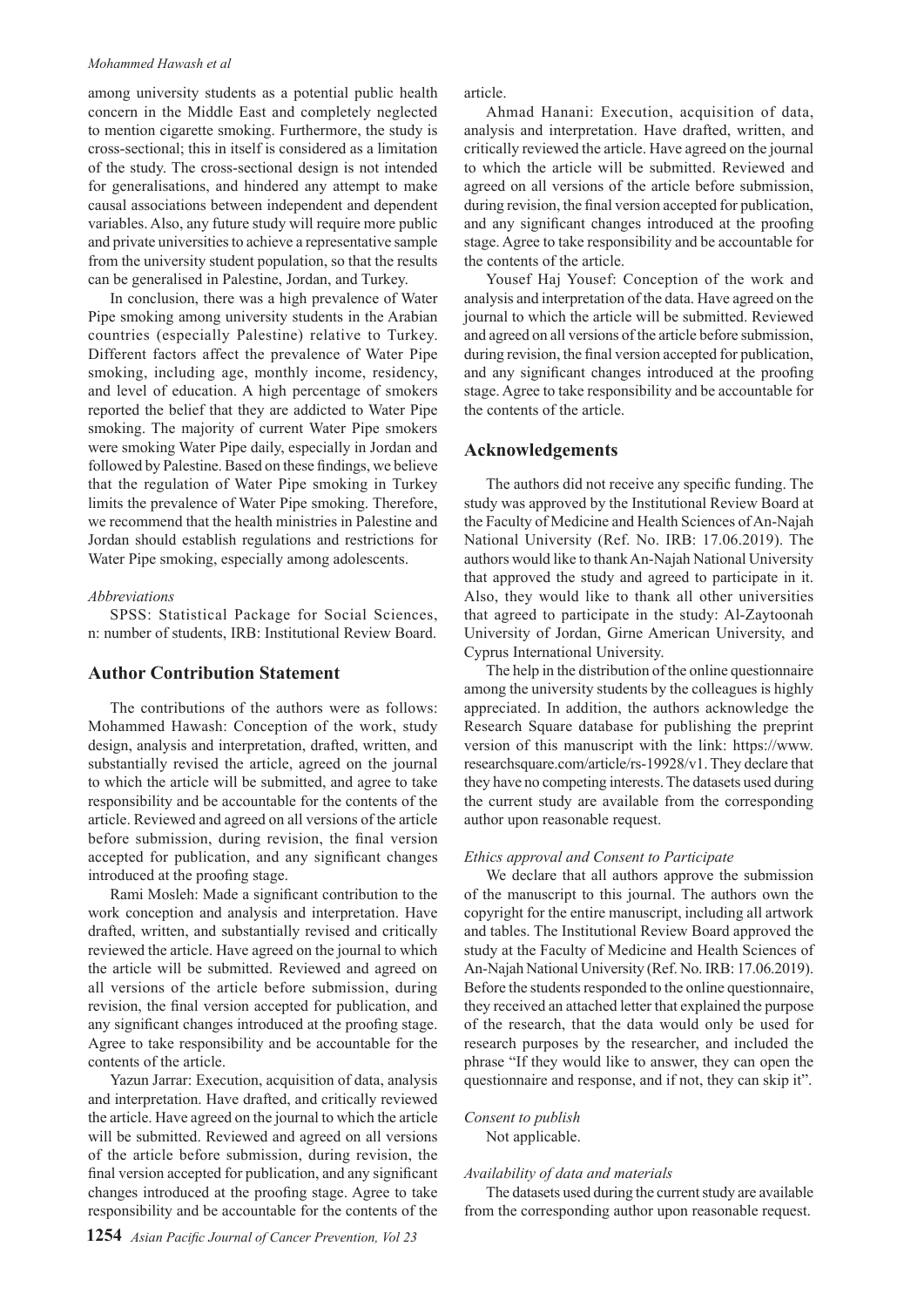#### *Competing interests*

The authors declare that they have no competing **interests** 

# **References**

- Abu-Rmeileh N, Ghandour R, Tucktuck M (2017). Waterpipe and cigarette tobacco smoking among Palestinian university students: A cross-sectional study. *BMC Public Health*, **18**, 1.
- Abu-Rmeileh N, Ghandour R, Tucktuck M (2017). Waterpipe and cigarette tobacco smoking among Palestinian university students: A cross-sectional study. *BMC Public Health*, **18**.
- Abu-Rmeileh N, Alkhuffash O, Kheirallah K, et al (2018). Harm perceptions of waterpipe tobacco smoking among university students in five Eastern Mediterranean Region countries: A cross-sectional study. *Tob Induced Dis*, **16**.
- Adetona O, Mok S, Rajczyk J, Brinkman C, Ferketich K (2021). The adverse health effects of waterpipe smoking in adolescents and young adults: A narrative review. *Tob Induced Dis*, **19**, 81.
- Al-Jayyousi F, Kurdi R, Islam N, et al(2021). Factors Affecting Waterpipe Tobacco Smoking among University Students in Qatar. Substance Use and Misuse, pp 1-10.
- Al-Qerem W, Hammad A, AlQirem R, Ling J (2019). Do the Global Lung Function Initiative reference equations reflect a sample of adult Middle Eastern population ?. *Clin Respiratory J*, **13**.
- Al-Sawalha A, Almomani A, Al-Shatnawi F, Almomani N (2021). Attitudes and Knowledge of the Harmful Effects of Waterpipe Tobacco Smoking among university students: A study from Jordan. *Environ Sci Pollution Res*, **28**.
- Al-Shatnawi F, Alzoubi H, Khabour F (2021). Withdrawal Symptoms among Cigarette and Waterpipe Smokers: A Study in Natural Setting. *Clin Pract Epidemiol Ment Health*, **17**, 114-20.
- Alanazi N (2019). Waterpipe smoking in Saudi Arabia: Action plan. Tobacco Induced Diseases, 17(April).
- Alarabi B, Karim A, Ramirez M, et al (2020). Short-Term Exposure to Waterpipe/Hookah Smoke Triggers a Hyperactive Platelet Activation State and Increases the Risk of Thrombogenesis. *Arterioscler Thromb Vasc Biol*, **40**.
- Aljadani H, Algabbani M, Alamir A, Alqahtani S, BinDhim F (2020). Waterpipe Tobacco Chemical Content, Microbial Contamination, and Genotoxic Effects: A Systematic Review. *Int J Toxicol*, **39**, 256-62.
- AlMulla A, Mamtani R, Cheema S, et al (2021). Epidemiology of tobacco use in Qatar: Prevalence and its associated factors. *PLoS One*, **16**.
- AlQahtani J (2017). Knowledge, attitude and practice of tobacco smoking among health colleges; students at Najran University, Saudi Arabia: A cross-sectional descriptive study. *J Health Specialties*, **5**, 35-41.
- Amere A, Nayak P, Salindri D, Narayan V, Magee J (2018). Contribution of Smoking to Tuberculosis Incidence and Mortality in High-Tuberculosis- Burden Countries. *Am J Epidemiol*, **187**, 1846-55.
- Arshad A, Matharoo J, Arshad E, et al (2019). Knowledge, attitudes, and perceptions towards waterpipe tobacco smoking amongst college or university students: a systematic review. *BMC Public Health*, **19**,
- Atwa M, Anwar W, Abouseif H, AlBagoury L (2019). Smoking prevalence and determinants among university students in Cairo. *Al- Azhar Med J*, **48**, 75-88.
- Babaie J, Ahmadi A, Abdollahi G, Doshmangir L(2021). Preventing and controlling water pipe smoking: a systematic review of management interventions. *BMC Public Health*, **21**,
- Bashirian S, Barati M, Karami M, Hamzeh B, Ezati E (2021). Prevalence of water pipe smoking and associated risk factors among female adolescents. Journal of Education and Health Promotion, 10(1), 359-359.
- Bhatnagar A, Maziak W, Eissenberg T, et al (2019). Water Pipe (Hookah) Smoking and Cardiovascular Disease Risk: A Scientific Statement From the American Heart Association. *Circulation*, **139**, 917-36.
- Darawshy F, Abu Rmeileh A, Kuint R, Berkman N (2021). Waterpipe smoking: a review of pulmonary and health effects. *Eur Respir Rev*, **30**.
- Eissenberg T (2019). Now is the Time for Effective Regulation Regarding Tobacco Smoking Using a Waterpipe (Hookah). *J Adolescent Health*, **64**, 685-6.
- El Amin T (2019). School Smoking Policies and Health Science Students' Use of Cigarettes, Shisha, and Dipping Tombak in Sudan. *Front Public Health*, **7**.
- Girne U (2021). About GAU. Retrieved from http:// edumarketing. com.ng/gau/.
- Hamadeh R, Lee J, Abu-Rmeileh E, et al (2020). Gender differences in waterpipe tobacco smoking among university students in four Eastern Mediterranean countries. *Tob Induced Dis*, **18**, 1-12.
- Hawash M, Baytas N (2018). Antiproliferative Activities of Some Biologically Important Scaffolds. *FABAD J Pharm Sci*, **43**, 59-77.
- Iliyasu R, Etikan I (2021). Comparison of quota sampling and stratified random sampling. *Asian Pac J Cancer Prev*, **23**, 24-7.
- Jabra E, Al-Omari A, Haddadin F, et al (2021). Waterpipe Smoking among Bladder Cancer Patients: A Cross- Sectional Study of Lebanese and Jordanian Populations. *J Smoking Cessation*, **2021**, 6615832.
- Jafaralilou H, Latifi A, Khezeli M, Afshari A, Zare F (2021). Aspects associated with waterpipe smoking in Iranian youths: a qualitative study. *BMC Public Health*, **21**, 1633.
- Jarrar Y, Mosleh R, Hawash M, Jarrar Q (2019). Knowledge And Attitudes Of Pharmacy Students Towards Pharmacogenomics Among Universities In Jordan And West Bank Of Palestine. Pharmacogenomics and Personalized Medicine, **12**, pp 247.
- Jawad M, Charide R, Waziry R, et al (2018). The prevalence and trends of waterpipe tobacco smoking: A systematic review. *PLoS One*, **13**, e0192191-e0192191.
- Joveini H, Dehdari T, Ardebili E, et al (2016). Factors associated with hookah smoking among university students. *Electronic Physician*, **8**, 3403.
- Kienhuis S, Talhout R (2020). Options for waterpipe product regulation: A systematic review on product characteristics that affect attractiveness, addictiveness and toxicity of waterpipe use. *Tob Induced Dis*, **18**.
- Lee J, Wu Y, Wang P, et al (2020). Waterpipe smoking among university students in Hong Kong: a cross-sectional study. *BMC Public Health*, **20**, 543.
- Lipkus M, Mays D (2018). Comparing harm beliefs and risk perceptions among young adult waterpipe tobacco smokers and nonsmokers: Implications for cessation and prevention. *Addict Behav Rep*, **7**, 103-10.
- Ma C, Xi B, Li Z, et al(2021). Prevalence and trends in tobacco use among adolescents aged 13-15 years in 143 countries, 1999-2018: findings from the Global Youth Tobacco Surveys. *Lancet Child Adolesc Health*, **5**, 245-55.
- Maziak W, Taleb B, Bahelah R, et al (2015). The global epidemiology of waterpipe smoking. *Tob Control*, **24**, 3-12.
- Meo S, AlShehri K, AlHarbi B,et al (2014). Effect of shisha (waterpipe) smoking on lung functions and fractional exhaled nitric oxide (FeNO) among Saudi young adult shisha smokers. *Int J Environ Res Public Health*, **11**, 9638-48.